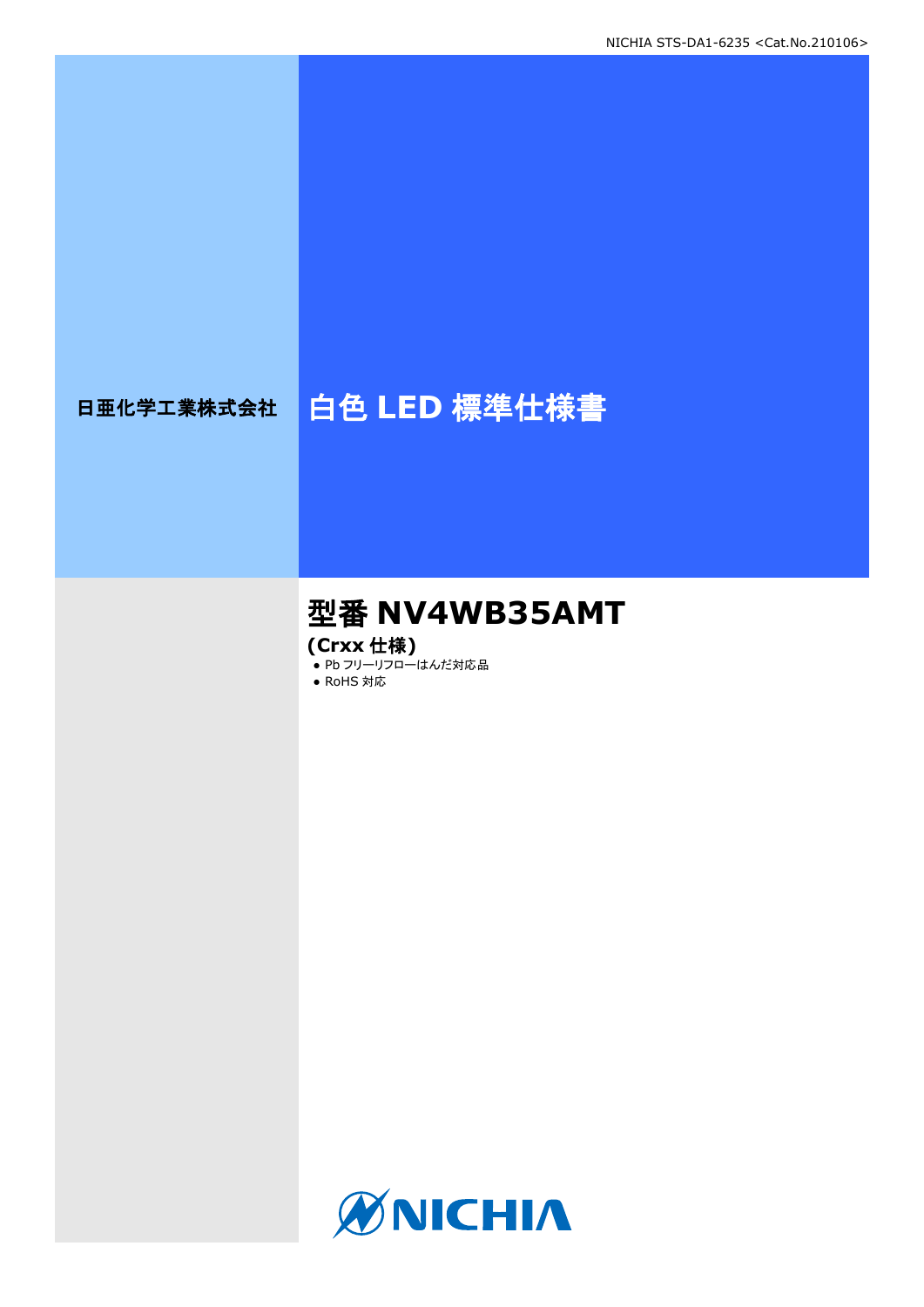### 規格

### (1) 絶対最大定格

| 項目        | 記号                 | 最大定格           | 単位 |
|-----------|--------------------|----------------|----|
| 順電流       | IF                 | 1800           | mA |
| パルス順電流    | $I_{FP}$           | 2400           | mA |
| 逆電圧       | $V_{R}$            | 10             | V  |
| 許容損失      | $P_D$              | 11.3           | W  |
| 動作温度      | $T_{\mathsf{opr}}$ | $-40 \sim 100$ | °C |
| 保存温度      | $T_{\rm stq}$      | $-40 \sim 100$ | °C |
| ジャンクション温度 |                    | 150            | °C |

\* T<sub>1</sub>=25°C での値です。

\* IFP条件は、パルス幅 10ms 以下、デューティー比は 10%以下です。

\* IF、IFPは、ディレーティング特性を参照してください。

### (2) 特性

| 項目      |      | 記号                   | 条件                       | 標準             | 最大                       | 単位   |    |
|---------|------|----------------------|--------------------------|----------------|--------------------------|------|----|
| 順電圧     |      | VF                   | $I_F = 1400mA$           | 5.93           |                          | v    |    |
| 逆電流     |      |                      | $I_{R}$                  | $V_R = 10V$    | $\overline{\phantom{a}}$ |      | μA |
| 光束      |      |                      | $\Phi_{v}$               | $I_F = 1400mA$ | 1275                     |      | lm |
|         | 光度   |                      | 1 <sub>v</sub>           | $I_F = 1400mA$ | 406                      |      | cd |
| Rnn ランク | x    |                      |                          | $I_F = 1400mA$ | 0.2973                   |      |    |
|         | 色度座標 | v                    | ۰                        | $I_F = 1400mA$ | 0.3176                   |      |    |
| 熱抵抗     |      | $R_{0}$ <sub>5</sub> | $\overline{\phantom{0}}$ | 1.5            | 2.8                      | °C/W |    |

\* TJ=25°C での値です。パルス駆動により測定しています。

\* 光学特性は、CIE 127:2007 に準拠した値です。

\* 色度座標は、CIE 1931 色度図に基づくものとします。

\* 熱抵抗 RθJSは、ダイスから TS測定ポイントまでの熱抵抗を表します。

\* 熱抵抗 RθJSは、JESD51-1 に準拠した Dynamic 法により測定しています。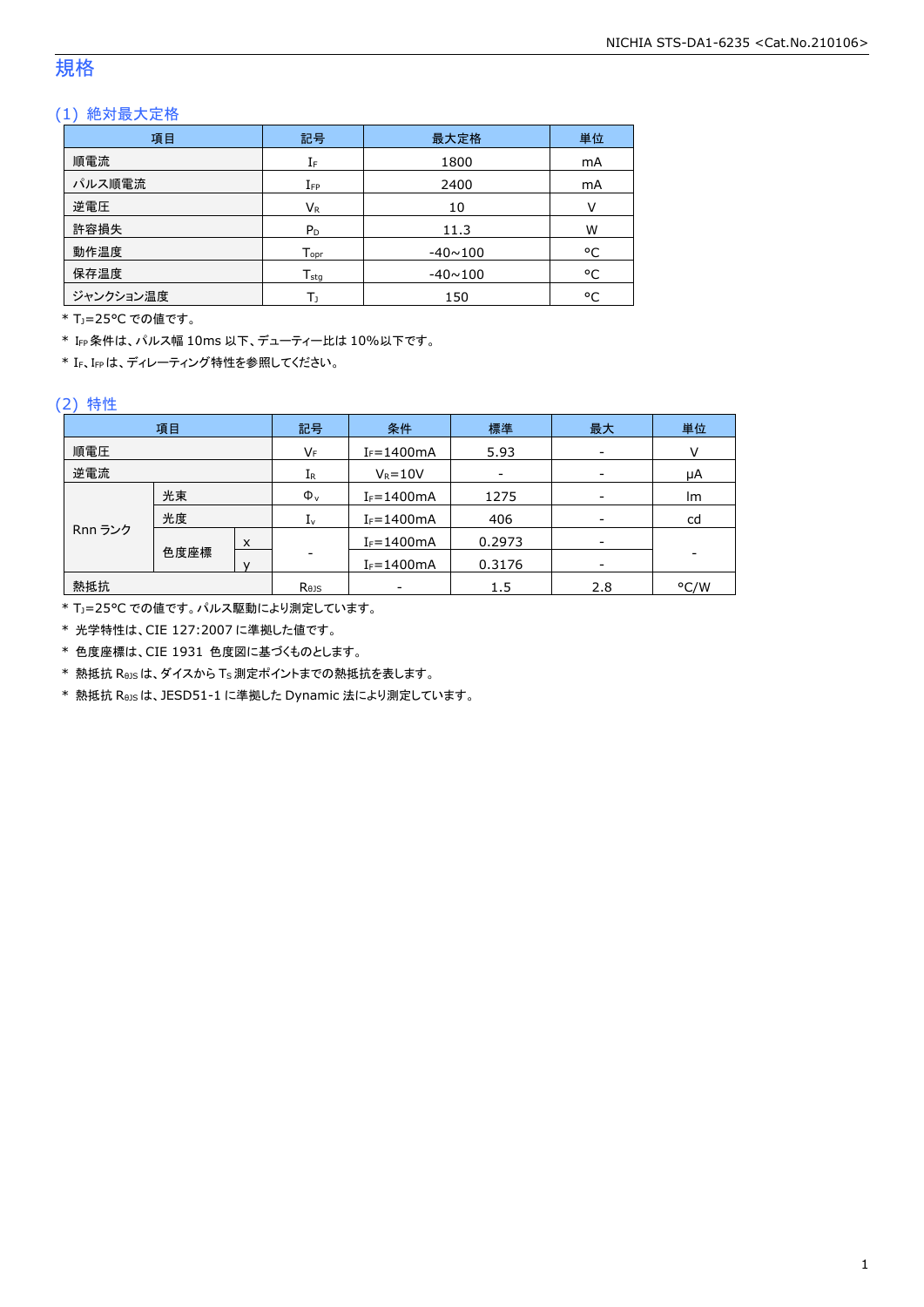## ランク分け

| 項目  | ランク   |       | 条件             | 最小   | 最大   | 単位 |
|-----|-------|-------|----------------|------|------|----|
|     | L8    |       |                | 6.0  | 6.3  |    |
| 順電圧 | K     |       | $I_F = 1400mA$ | 5.6  | 6.0  | V  |
| 逆電流 | -     |       | $V_R = 10V$    |      | 5    | μA |
|     | E1300 |       |                | 1300 | 1400 |    |
| 光束  | E1200 |       | $I_F = 1400mA$ | 1200 | 1300 | lm |
|     | E1100 |       |                | 1100 | 1200 |    |
| 演色性 | Rnn   | $R_a$ | $I_F = 1400mA$ |      |      |    |

色度範囲(I<sub>F</sub>=1400mA)

|   | ランク Cr70i |        |        |        |  |
|---|-----------|--------|--------|--------|--|
| x | 0.2950    | 0.2870 | 0.3005 | 0.3068 |  |
|   | 0.2969    | 0.3209 | 0.3414 | 0.3112 |  |

\* TJ=25°C での値です。パルス駆動により測定しています。

\* 順電圧は±0.07V の公差があります。

\* 光束は±6%の公差があります。

\* 色度は±0.004 の公差があります。

\* 1 注文単位に対して上記のランクを納入します。又、その納入比率は問わないものとします。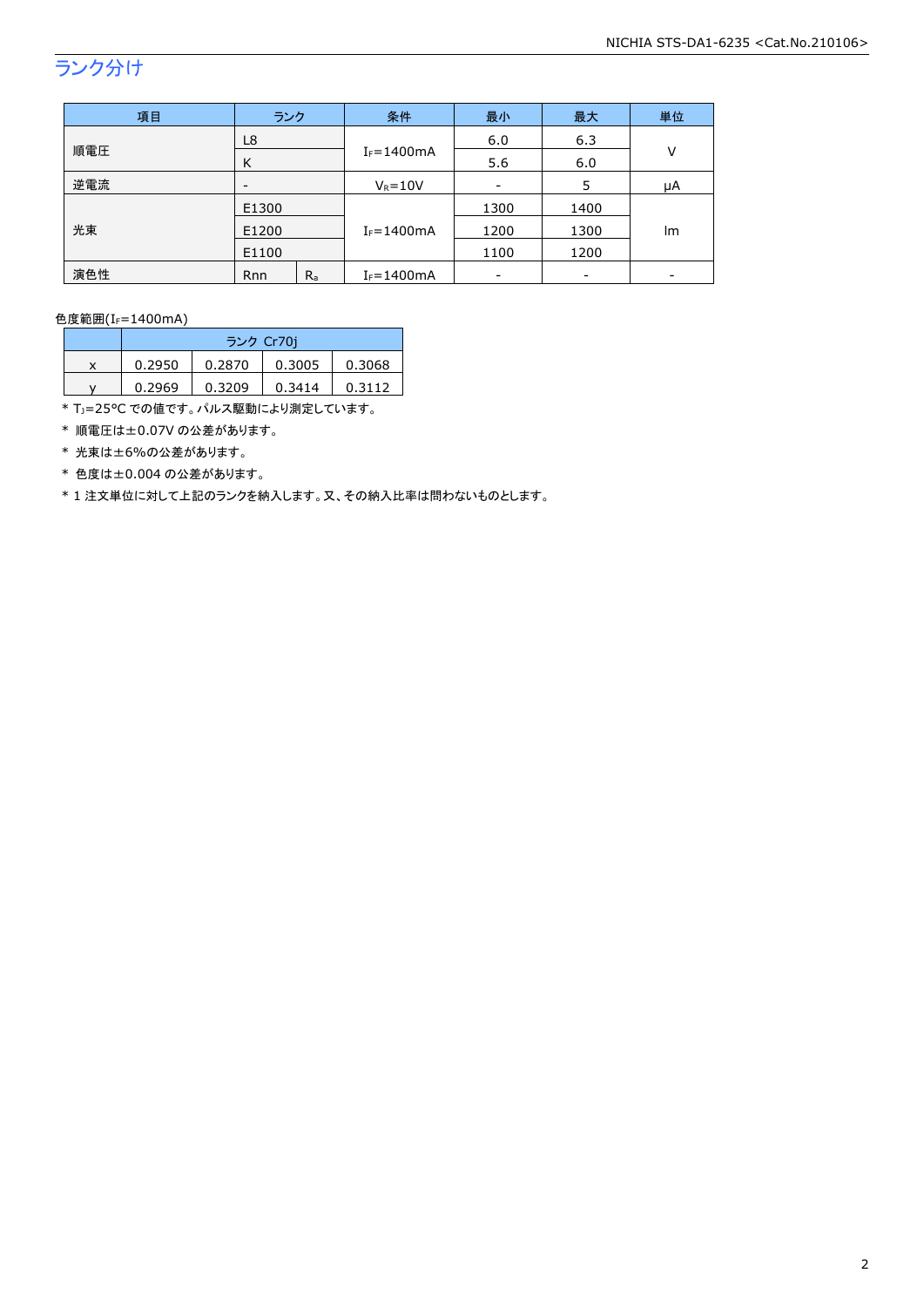色度図

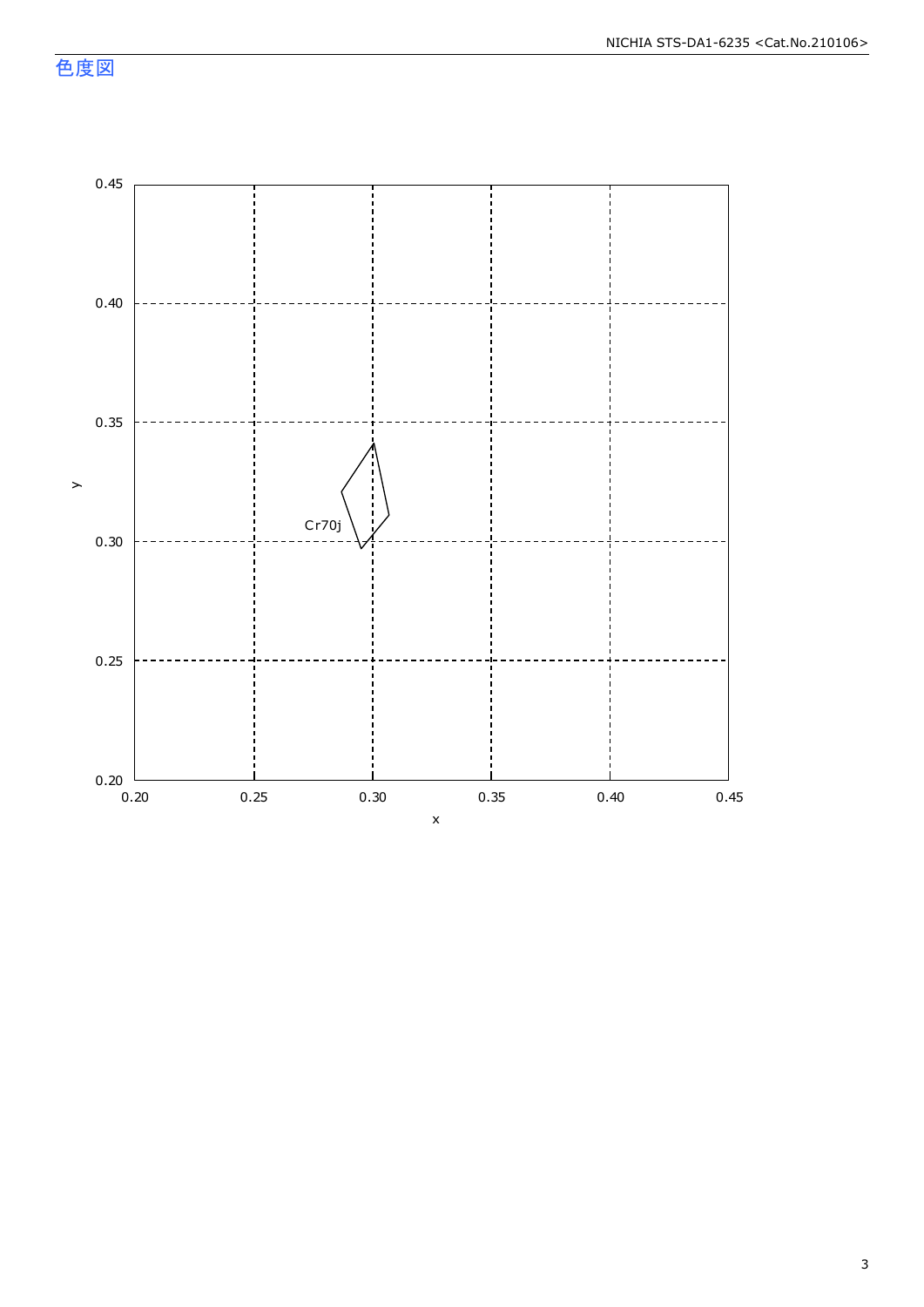### NICHIA STS-DA1-6235 <Cat.No.210106>

### 外形寸法

This product complies with RoHS Directive. \* 本製品はRoHS指令に適合しております。

No. STS-DA7-17570 Part No. NV4WB35AM

(単位 Unit: mm) (単位 Unit: mm, 公差 Tolerance: ±0.2)











| 項目 Item                                    | 内容 Description                                                           |  |
|--------------------------------------------|--------------------------------------------------------------------------|--|
| パッケージ材質<br>Package Materials               | セラミックス<br>Ceramics                                                       |  |
| 封止樹脂材質<br>Encapsulating Resin<br>Materials | シリコーン樹脂<br>(拡散剤+蛍光体入り)<br>Silicone Resin<br>(with diffuser and phosphor) |  |
| 雷極材質<br><b>Electrodes Materials</b>        | 余メッキ<br>Au-plated                                                        |  |
| 質量<br>Weight                               | 0.033q(TYP)                                                              |  |

 $K \bigcirc \bigcirc \bigcirc \bigcirc \bigcirc \bigcirc \bigcirc \bigcirc \bigcirc \bigcirc$ 

\* 本図は演色性ランクRnnに対応しています。

The figure above show the characteristics for Rnn LEDs of this product.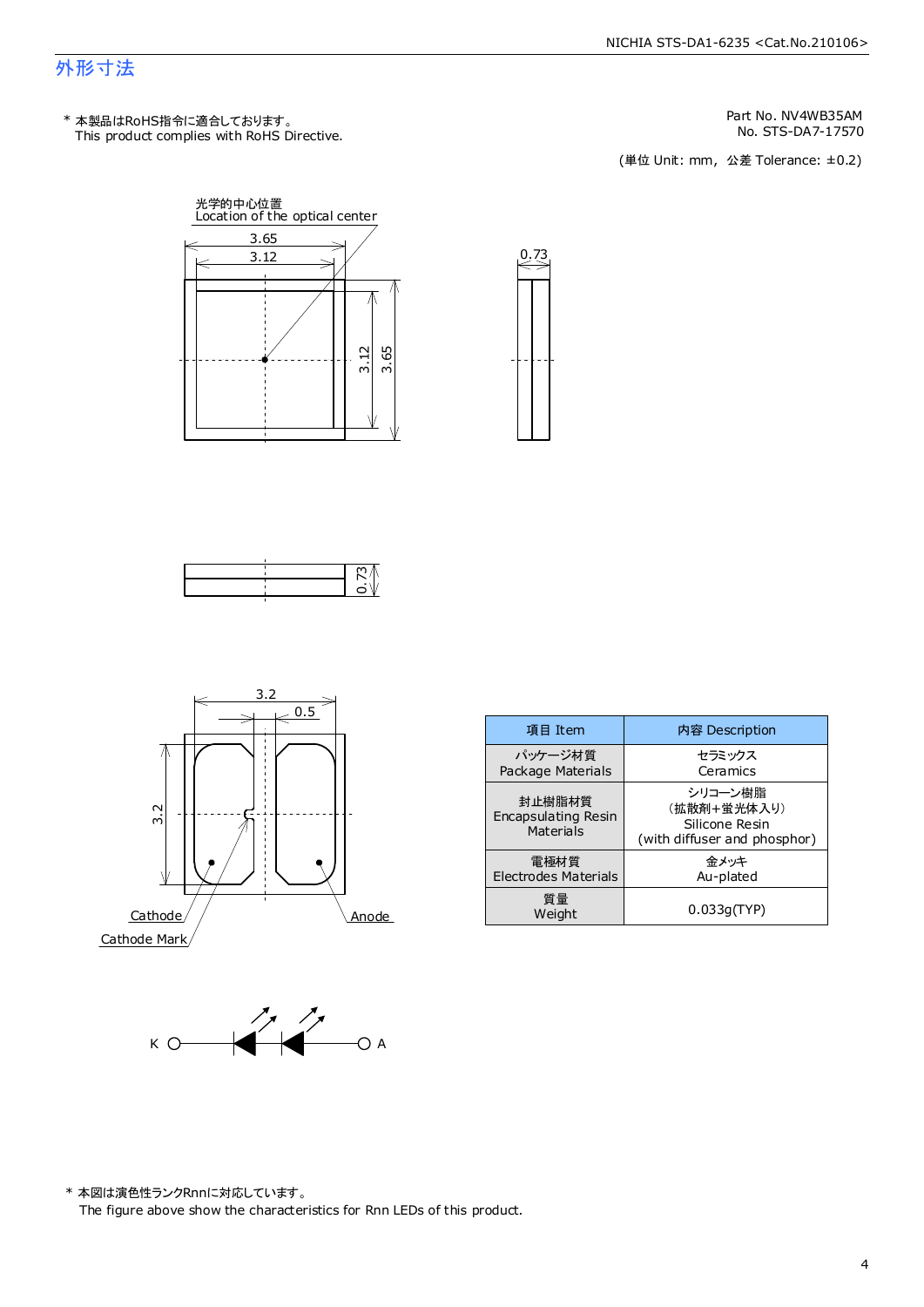## はんだ付け

● リフロー推奨条件(Pb フリーはんだ使用時)



● 推奨取り付けパターン



(単位 Unit: mm)

- \* 本製品は、リフロー対応品です。ディップはんだ、手はんだについては保証できません。
- \* リフローはんだは 2 回までとして下さい。
- \* ピーク温度からの冷却温度勾配が緩やかになるように配慮して、急冷却を避けて下さい。
- \* 大気リフローの場合、リフロー時の熱や雰囲気の影響により、光学的劣化を起こすことがあります。リフローに際しては、窒素リフローを推奨します。
- \* 本製品は、封止材料にシリコーン樹脂を用いているため、上面の封止部が柔らかく、力が加わると傷、欠け、剥がれ、製品の変形、断線や信頼性に影響 を及ぼす恐れがあります。封止部に圧力を加えないで下さい。
- \* 実装機を使用する場合は、本製品にあった吸着ノズルを選定下さい。
- \* 基本的にはんだの取り付け後の修正は行わないで下さい。やむをえず修正する場合は、ホットプレートを使用して下さい。また、事前に修正による特性の 劣化のなきことを確認の上行って下さい。
- \* はんだ付け時、加熱された状態で LED にストレスを加えないで下さい。
- \* あくまで推奨ランドは LED を問題無く取り付けられるランドサイズとなっています。高密度実装などで実装精度が必要となる場合は、それに適したランド形 状を検討下さい。
- \* フラックスを使用する場合はノンハロゲンタイプを推奨します。また LED に直接フラックスがかかるような工程設計は行わないで下さい。
- \* 取り付けパターンに対して、はんだ種類及びはんだ塗布量が問題ないことを事前に確認して下さい。
- \* 電極パターンが全てパッケージの裏面にあるため、はんだ部が外観では確認できません。貴社にてはんだ条件を充分に確認の上でご使用下さい。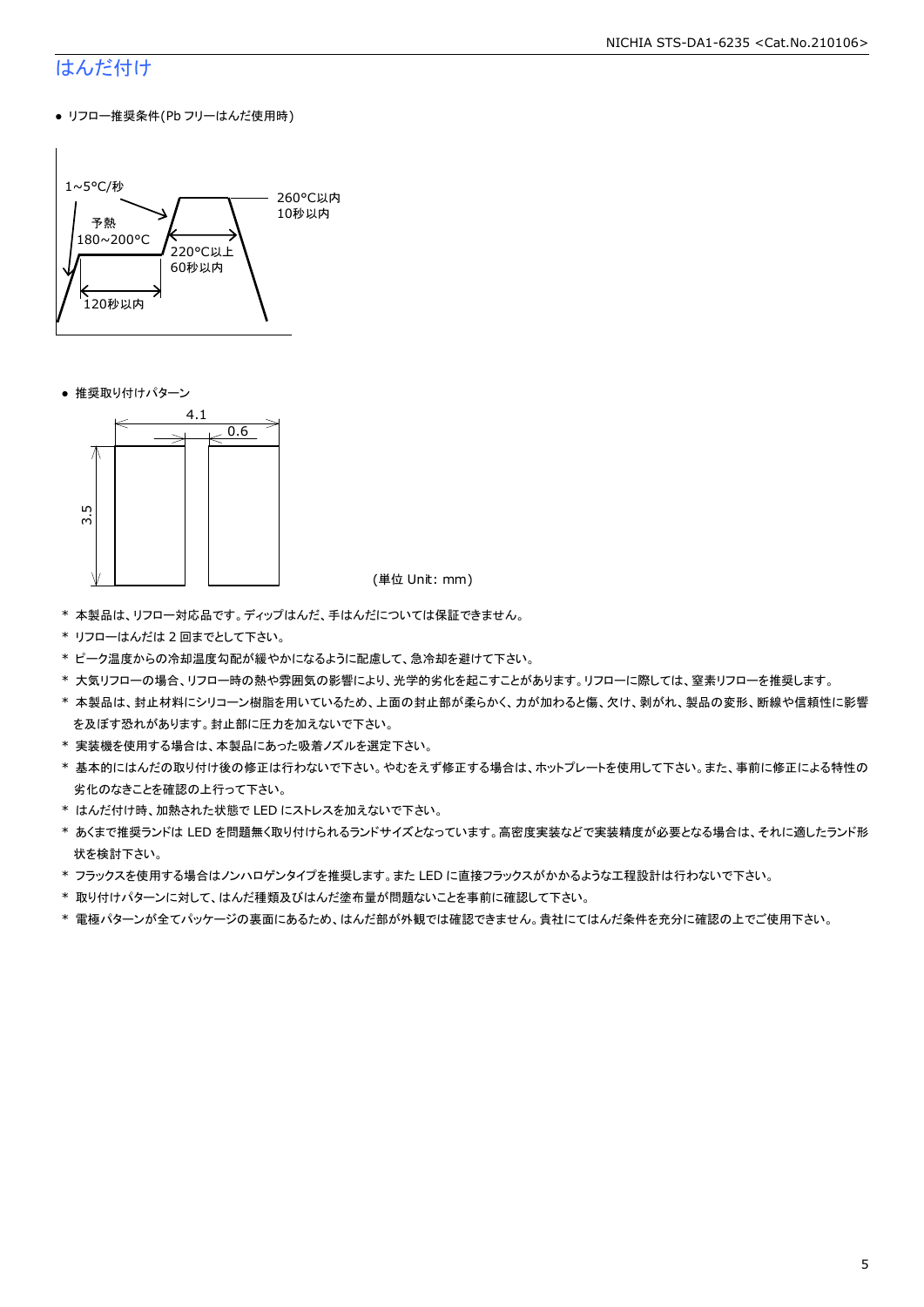## テーピング仕様

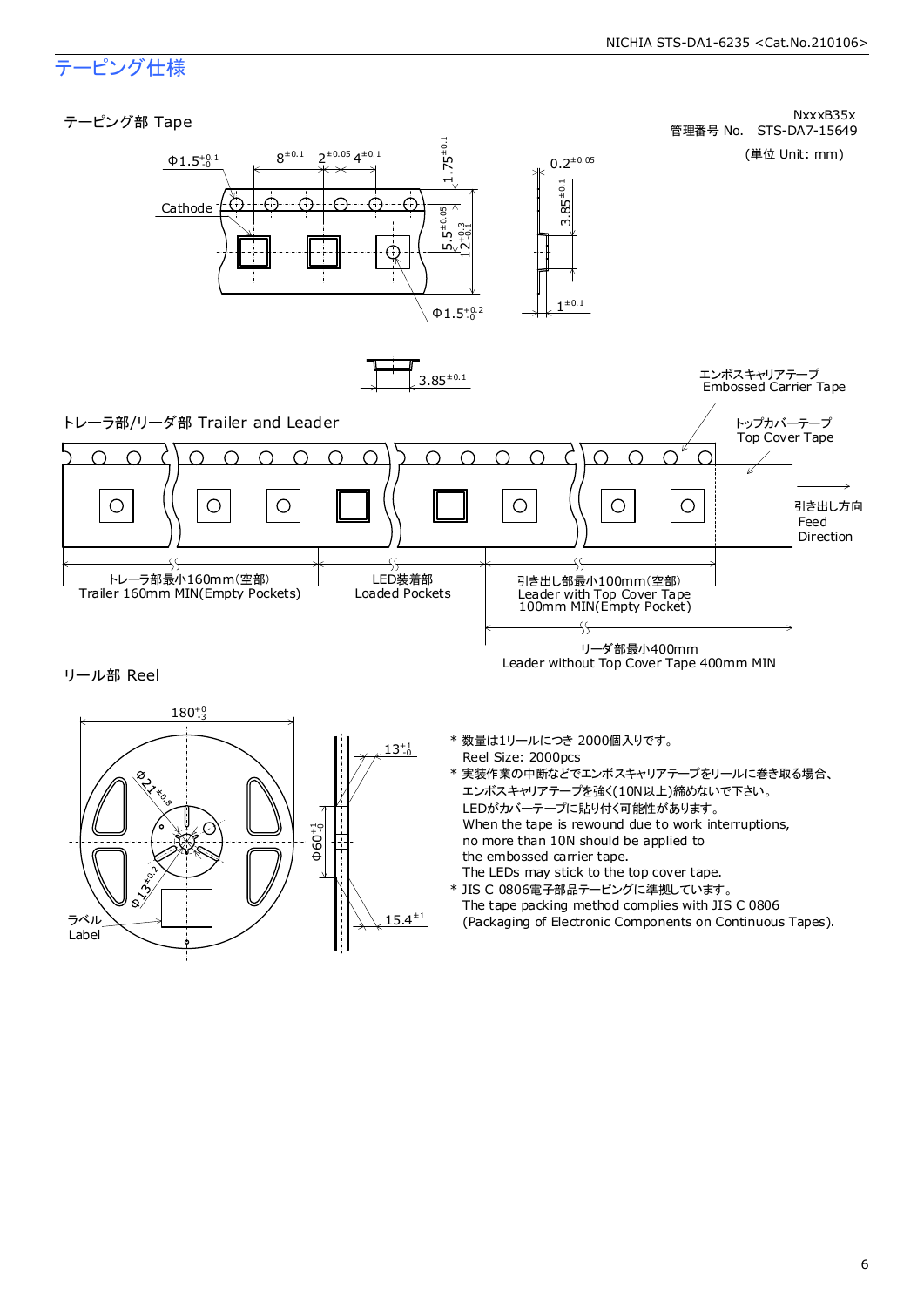### 梱包仕様

Reels are shipped with desiccants in heat-sealed moisture-proof bags. シリカゲルとともにリールをアルミ防湿袋に入れ、熱シールにより封をします。

No. STS-DA7-0006F Part No. Nxxxxxxx



Label ラベル ØNICHIA XXXX LED YMxxxx-RRR PCS<br>RoHS NICHIA CORPORATION 491 OKA, KAMINAKA, ANAN, TOKUSHIMA, JAPAN

Moisture-proof bags are packed in cardboard boxes with corrugated partitions. アルミ防湿袋を並べて入れ、ダンボールで仕切ります。





- 客先型名を\*\*\*\*\*\*\*\*で示します。<br>客先型名が設定されていない場合は空白です。 If not provided, it will not be indicated on the label. \*\*\*\*\*\*\* is the customer part number.
- For details, see "LOT NUMBERING CODE" in this document. ロット表記方法についてはロット番号の項を<br>参照して下さい。 \*
- The label does not have the RANK field for un-ranked products. ランク分けがない場合はランク表記はありません。 \*
- Products shipped on tape and reel are packed in a moisture-proof bag. They are shipped in cardboard boxes to protect them from external forces during transportation. 本製品はテーピングしたのち、輸送の衝撃から保護するためダンボールで梱包します。 \*
- Do not drop or expose the box to external forces as it may damage the products. 取り扱いに際して、落下させたり、強い衝撃を与えたりしますと、製品を損傷させる原因になりますので注意して下さい。 \*
- Do not expose to water. The box is not water-resistant. ダンボールには防水加工がされておりませんので、梱包箱が水に濡れないよう注意して下さい。 \*
- \* Using the original package material or equivalent in transit is recommended. 輸送、運搬に際して弊社よりの梱包状態あるいは同等の梱包を行って下さい。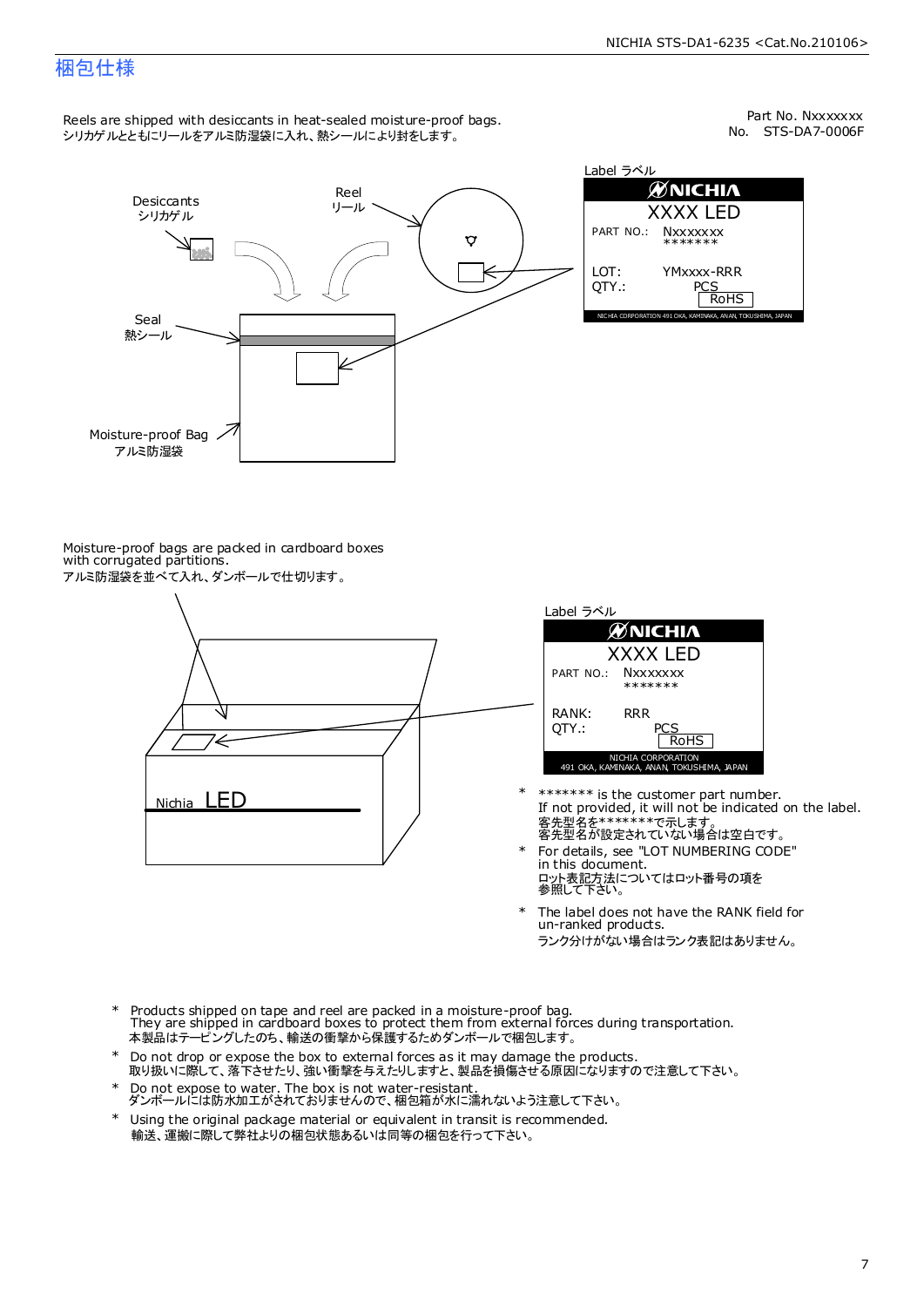## ロット番号

ロット番号は以下のように英数字で表記します。

- YMxxxx RRR
- Y 製造年

| 年    |   |
|------|---|
| 2019 |   |
| 2020 | Κ |
| 2021 |   |
| 2022 | М |
| 2023 | Ν |
| 2024 |   |

#### M - 製造月

| 月 | M | 月  | М |
|---|---|----|---|
|   |   |    |   |
|   |   | 8  | 8 |
|   |   | 9  | q |
|   |   | 10 | А |
|   |   | 11 | в |
| 6 | 6 | 12 |   |

xxxx-当社管理番号

RRR-色度ランク、光束ランク、順電圧ランク、演色性ランク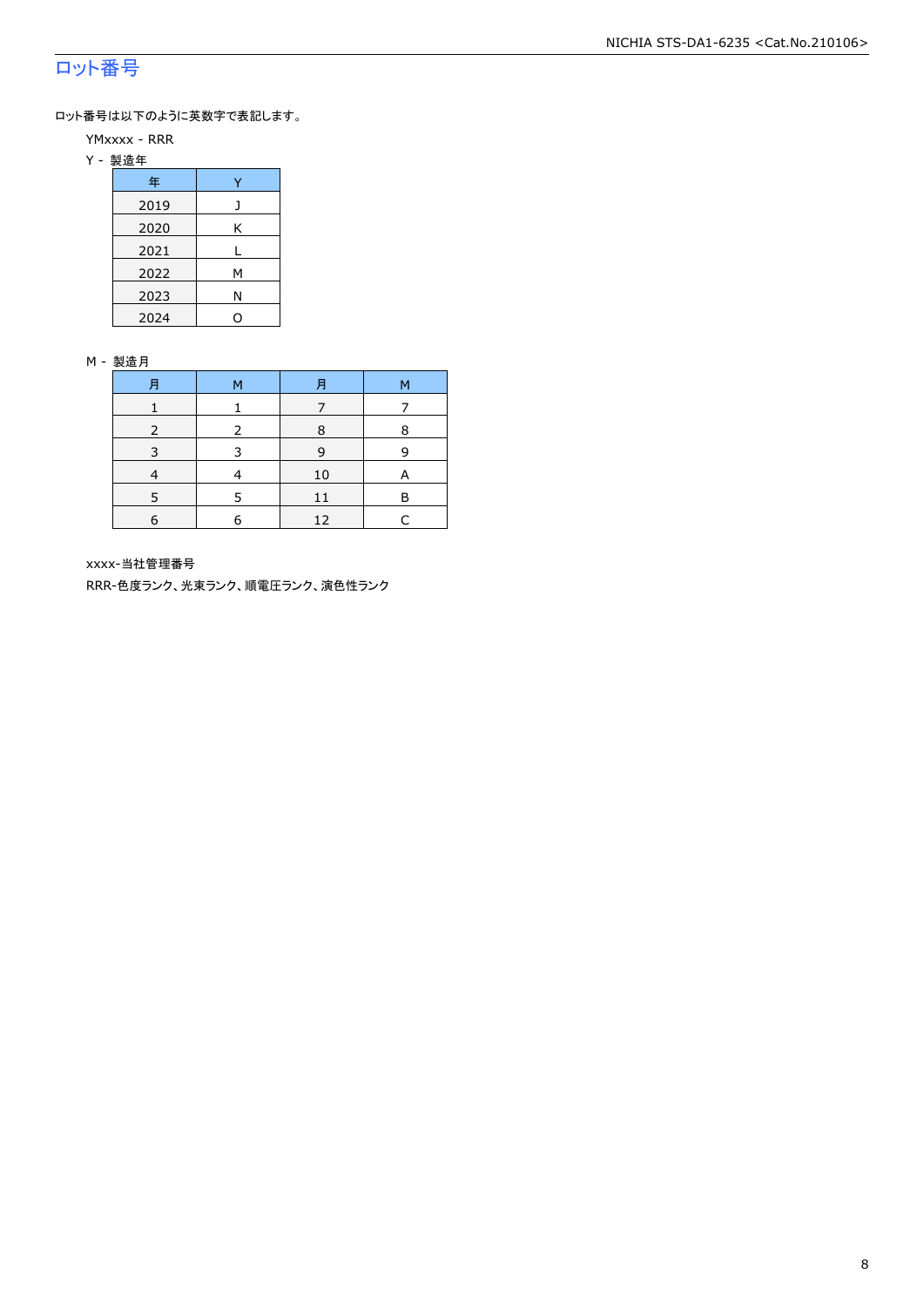## ディレーティング特性

Part No. NV4WB35AM No. STS-DA7-15747A



#### **Solder Temperature(Cathode Side) vs Allowable Forward Current** はんだ接合部温度**(**カソード側**)-**許容順電流特性



#### **Duty Ratio vs Allowable Forward Current** デューティー比**-**許容順電流特性

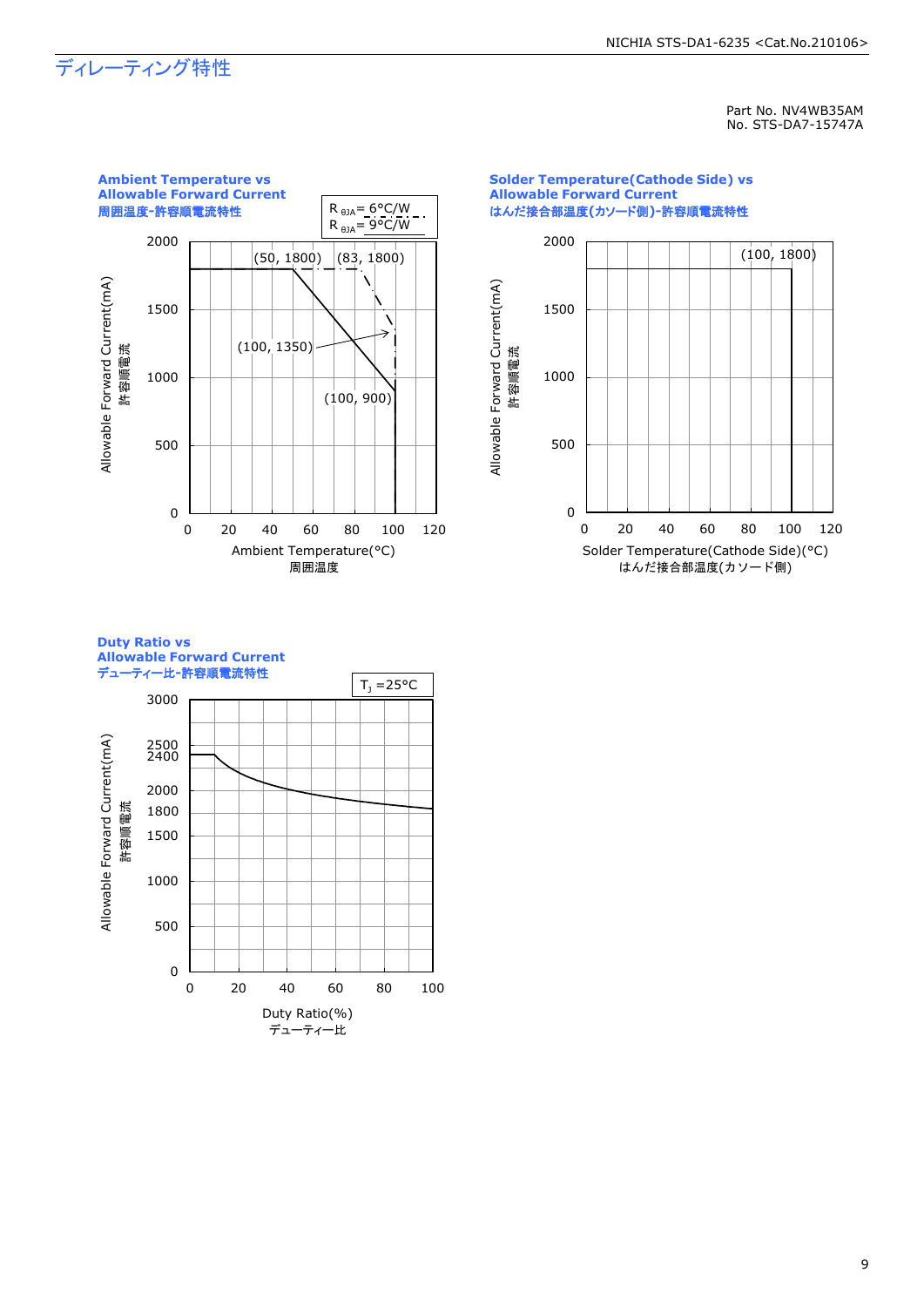### NICHIA STS-DA1-6235 <Cat.No.210106>

## 光学特性

\* All characteristics shown are for reference only and are not guaranteed. 本特性は参考です。

## Part No. NV4WB35AM

\* The following graphs show the characteristics measured in pulse mode. パルス駆動により測定しています。







<sup>\*</sup> The graphs above show the characteristics for Rnn LEDs of this product. 本特性は演色性ランクRnnに対応しています。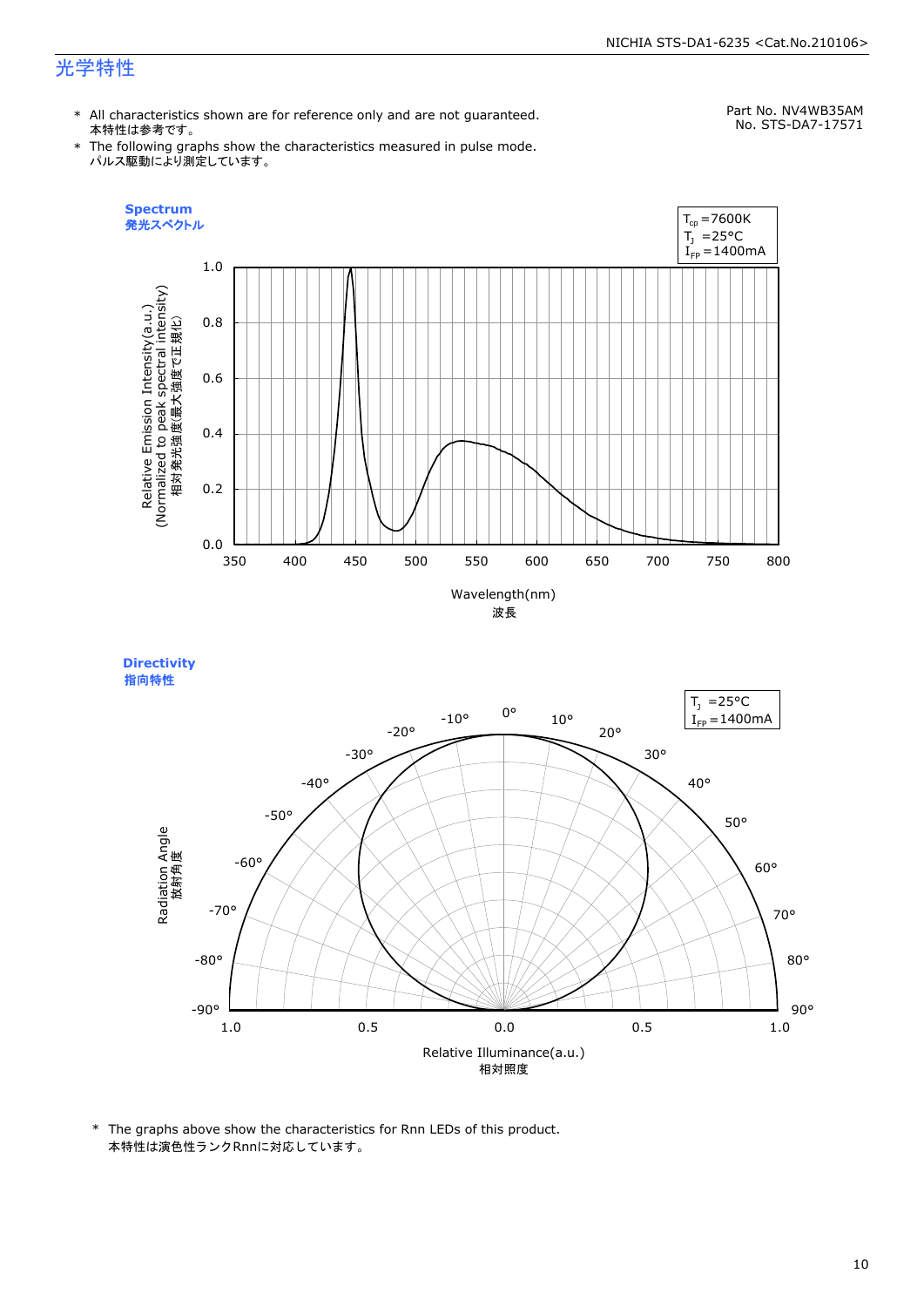## 電流温度特性

\* All characteristics shown are for reference only and are not guaranteed. 本特性は参考です。

Part No. NV4WB35AM

\* The following graphs show the characteristics measured in pulse mode. パルス駆動により測定しています。

No. STS-DA7-17572





**Forward Current vs Junction Temperature vs Relative Luminous Flux Relative Luminous Flux** ジャンクション温度**-**相対光束特性 順電流**-**相対光束特性  $T_1 = 25^{\circ}C$   $I_{\text{Fp}} = 1400 \text{mA}$ 2.5 1.4 (Normalized at I<sub>FP</sub>= 1400mA)<br>相対光束 (I<sub>FP</sub>= 1400mAで正規化) 相対光束 (I<sub>FP</sub>=1400mAで正規化) Relative Luminous Flux(a.u.) (Normalized at  $I_{\text{fp}}$  = 1400mA) 2.0 1.2 Relative Luminous Flux(a.u.) Relative Luminous Flux(a.u.)<br>(Normalized at T<sub>)</sub> =25°C) Relative Luminous Flux(a.u.) 相対光束(T<sub>1</sub>=25°Cで正規化) 相対光束(T」 =25°Cで正規化) (Normalized at  $T_1$  =25°C) 1.5 1.0 1.0 0.8 0.5 0.6 0.0 0.4 0 500 1000 1500 2000 2500 3000 -60 -30 0 30 60 90 120 150 180 Forward Current(mA) Junction Temperature(°C) 順電流 ジャンクション温度

\* The graphs above show the characteristics for Rnn LEDs of this product. 本特性は演色性ランクRnnに対応しています。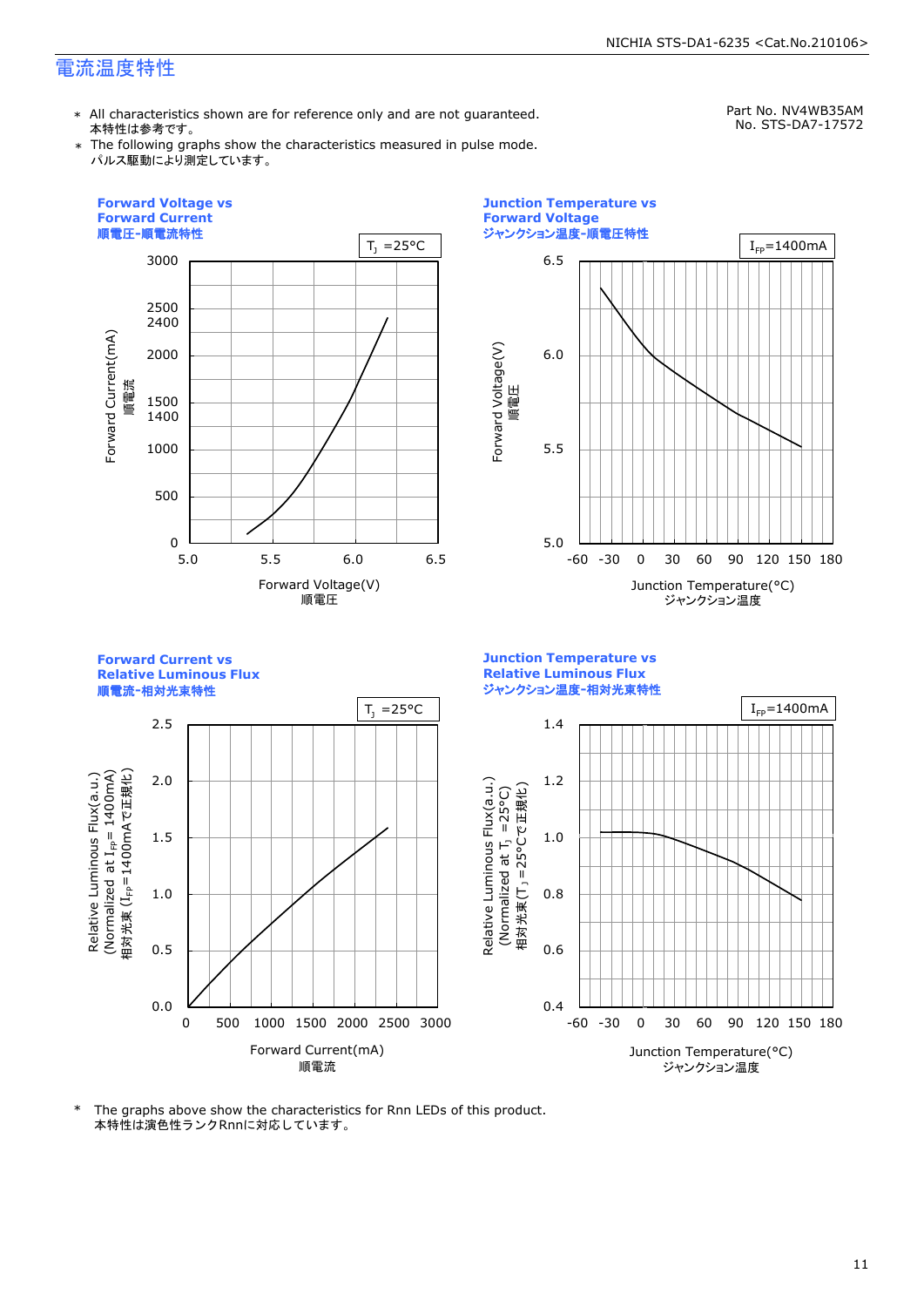### 電流温度特性

- \* All characteristics shown are for reference only and are not guaranteed. 本特性は参考です。
- \* Ine following graphs show th<br>、パルス駆動により測定しています。 The following graphs show the characteristics measured in pulse mode.

Part No. NV4WB35AM No. STS-DA7-17573





\* The graphs above show the characteristics for Rnn LEDs of this product. 本特性は演色性ランクRnnに対応しています。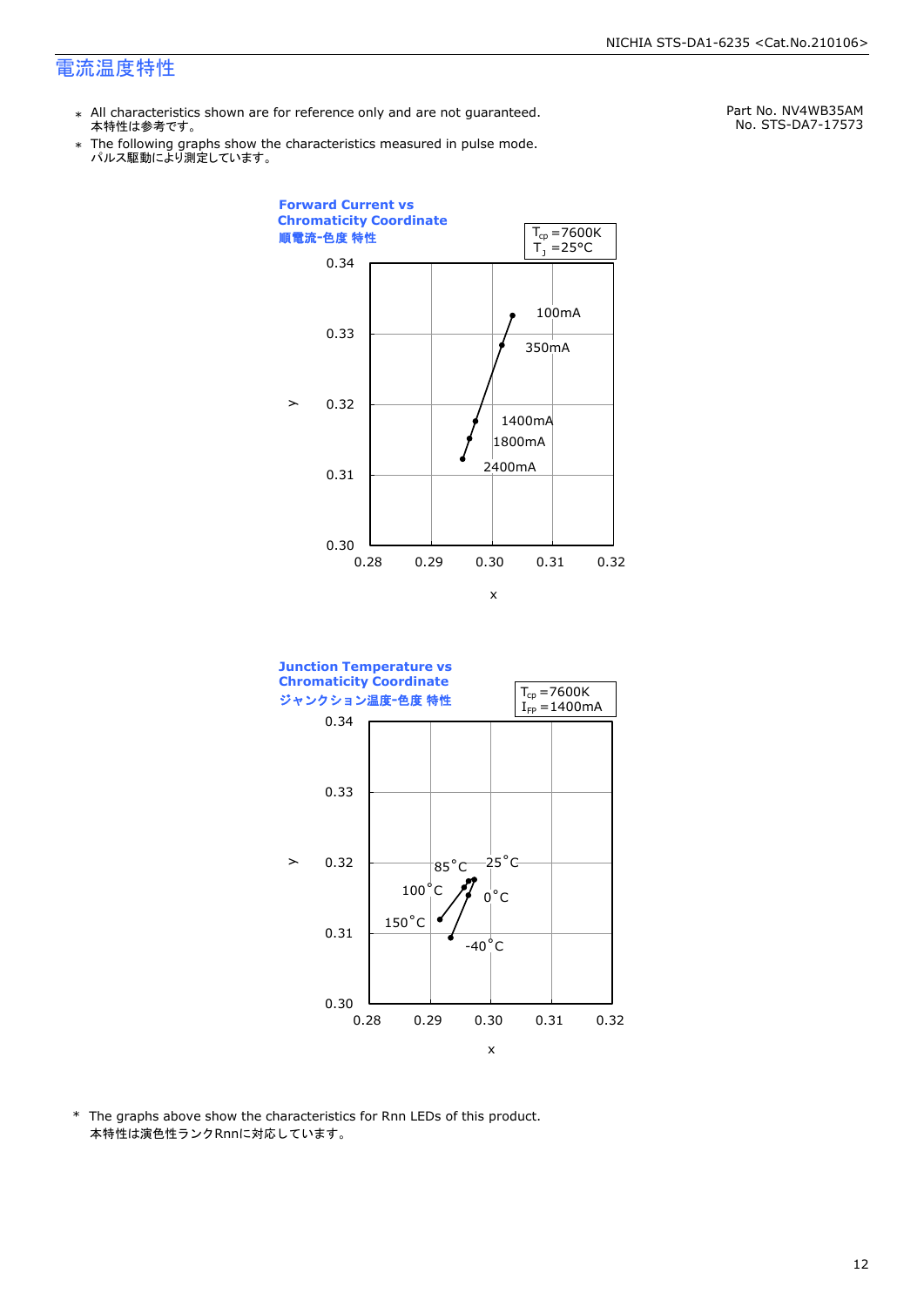## 信頼性

### (1) 試験項目と試験結果

| 試験項目      | 参照規格                            | 試験条件                                                        | 試験時間     | 故障判定<br>基準 No. | 故障数/試験数 |
|-----------|---------------------------------|-------------------------------------------------------------|----------|----------------|---------|
| はんだ耐熱性    | JEITA ED-4701                   | T <sub>sld</sub> =260°C, 10秒, 2回                            |          |                |         |
| (リフローはんだ) | 300 301                         | (前処理 30°C, 70%, 168 時間)                                     |          | #1             | 0/22    |
| はんだ付け性    | <b>JEITA ED-4701</b>            | $T_{\text{std}} = 245 \pm 5^{\circ}$ C, 5秒                  |          |                |         |
|           | 303 303A                        | 鉛フリーはんだ(Sn-3.0Ag-0.5Cu)                                     |          | #2             | 0/22    |
| 熱衝撃(気相)   |                                 | -40°C(15 分)~100°C(15 分)                                     | 100 サイクル | #1             | 0/22    |
| 温湿度サイクル   | <b>JEITA ED-4701</b><br>200 203 | 25°C~65°C~-10°C, 90%RH<br>24 時間/1 サイクル                      | 10 サイクル  | #1             | 0/22    |
| 高温保存      | JEITA ED-4701<br>200 201        | $T_A = 100^{\circ}C$                                        | 1000 時間  | #1             | 0/22    |
| 高温高湿保存    | <b>JEITA ED-4701</b><br>100 103 | TA=60°C, RH=90%                                             | 1000 時間  | #1             | 0/22    |
| 低温保存      | JEITA ED-4701<br>200 202        | $T_A = -40$ °C                                              | 1000 時間  | #1             | 0/22    |
| 連続動作      |                                 | $T_A = 25$ °C, I <sub>F</sub> =1600mA<br>試験基板は下記注記参照        | 1000 時間  | #1             | 0/22    |
| 高温連続動作    |                                 | T <sub>A</sub> =85°C, I <sub>F</sub> =1000mA<br>試験基板は下記注記参照 | 1000 時間  | #1             | 0/22    |
| 高温高湿連続動作  |                                 | 60°C, RH=90%, IF=1400mA<br>試験基板は下記注記参照                      | 500 時間   | #1             | 0/22    |
| 低温連続動作    |                                 | $T_A = -40$ °C, I <sub>F</sub> =1400mA<br>試験基板は下記注記参照       | 1000 時間  | #1             | 0/22    |

注記:

1) 試験基板:Al t=1.5mm、銅箔 t=0.105mm、熱抵抗 RθJA≈9°C/W

2) 測定は LED が常温に戻ってから行います。

### (2) 故障判定基準

| 基準 No. | 項目                 | 条件              | 判定基準            |
|--------|--------------------|-----------------|-----------------|
|        | 順電圧(VF)            | $I_F = 1400$ mA | >初期値×1.1        |
| #1     | 光束( $\Phi_{\nu}$ ) | $I_F = 1400$ mA | <初期値×0.7        |
|        | 逆電流(IR)            | $V_R = 10V$     | >初期値×2.0        |
| #2     | はんだぬれ性             | -               | はんだぬれ面積率が 95%未満 |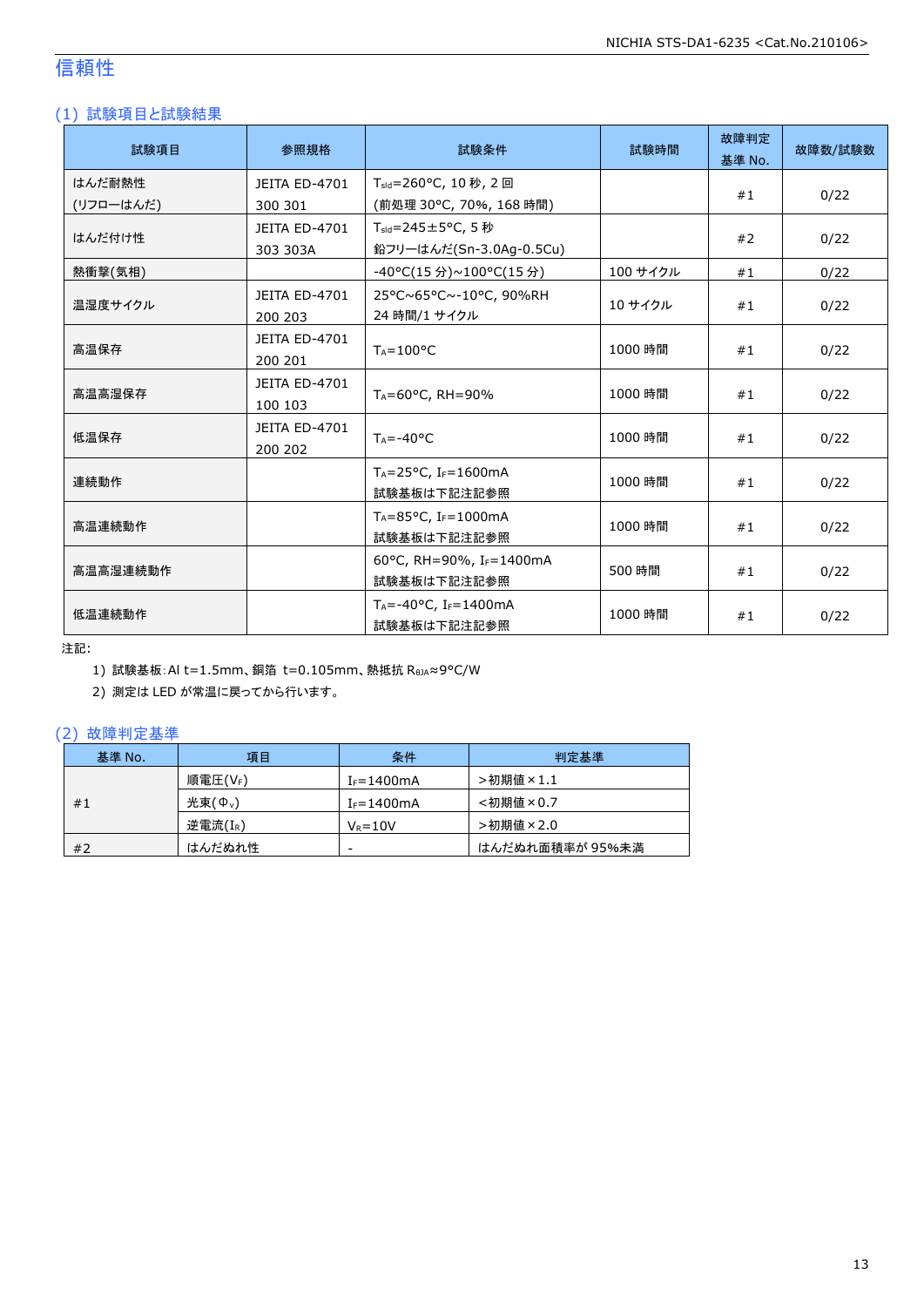### 注意事項

### (1) 保管

|       | 条件        | 温度                   | 湿度       | 期間        |
|-------|-----------|----------------------|----------|-----------|
|       | アルミ防湿袋開封前 | 30°C 以下              | 90%RH 以下 | 納入日より1年以内 |
| 保管    | アルミ防湿袋開封後 | 30°C 以下              | 70%RH 以下 | 168 時間以内  |
| ベーキング |           | $65 \pm 5^{\circ}$ C | -        | 24 時間以上   |

● 本製品は、MSL3 に相当します。MSL については IPC/JEDEC STD-020 をご確認下さい。

- 本製品は、パッケージに吸収された水分がはんだ付け時の熱で気化膨張することにより、界面の剥離が発生し光学的劣化を起こす可能性があります。そ のためお客様にて実装するまでの、吸湿量を最小限に抑えるため防湿梱包を実施しております。アルミ防湿袋に入っているシリカゲルは吸湿が進むと青 色から赤色へ変色します。
- アルミ防湿袋を開封後は上記の条件を越えないようにはんだ付けを完了下さい。万一未使用の LED が残った場合は、シリカゲル入り密閉容器等で保管 下さい。なお当社防湿袋に戻し、再封印することを推奨します。
- 保管期間を過ぎた場合は、ベーキング処理を施して下さい。また、保管期間内に同封してあるシリカゲルの青色が無くなった場合も、同様にベーキングを お願いします。ベーキングは 1 回までとします。
- 電極部分は、金メッキが施されております。腐食性ガス等を含む雰囲気にさらされますと、メッキ表面が変質し、はんだ付け性に問題が生じる事がありま す。保管時は密閉容器等で保管して下さい。なお当社防湿袋に戻し、再封印することを推奨します。
- 実機に使用する部材(パッキン、接着剤など)については、メッキ表面への影響を考慮して、硫黄成分を含有しているものの使用を避けて下さい。メッキの 表面異常は、導通・接続不良に繋がる可能性があります。また、パッキンを使用する場合は、シリコーンゴム材質のものを推奨します。その際、低分子量 のシロキサンによる機器の接点不良に注意して下さい。
- 急激な温度変化のある場所では、結露が起こりますので温度変化の少ない場所に保管して下さい。
- 埃の多い環境での保管は避けて下さい。
- 直射日光や室温を超えるような環境に長期間さらさないで下さい。

### (2) 使用方法

● LED 毎に絶対最大定格を超えないように回路設計を行って下さい。LED 毎に定電流駆動することを推奨致します。また定電圧駆動する場合は、(A)の回 路は LED の順電圧の影響により LED に流れる電流がばらつく可能性がありますので、(B)の回路を推奨します。



- 本製品は、順方向電流駆動でご使用下さい。また、非点灯時には順逆とも電圧がかからないように配慮下さい。特に逆電圧が連続的に加わる状態は、マ イグレーションを発生させる可能性があり、素子にダメージを与える場合がありますので避けて下さい。長時間使用しない場合は、安全のために必ず主電 源スイッチを切って下さい。
- 本製品は LED の諸特性が安定する定格電流の 10%以上でご使用されることを推奨します。
- マトリックス動作をさせる際は、素子にかかる逆方向電圧が最大定格を超えないように注意下さい。
- 雷サージなどの過電圧が LED に加わらないようにして下さい。
- 屋外で使用される場合は、十分な防水対策、湿度対策、塩害対策を施してご使用下さい。

#### (3) 取り扱い上の注意

- 素手で本製品を取り扱わないで下さい。表面が汚れ、光学特性に影響を及ぼすことがあります。また場合によっては、製品の変形や断線が起こり、不灯 の原因になることがあります。
- ピンセットで本製品を取り扱う場合は、製品へ過度な圧力を掛けないようにして下さい。樹脂部の傷、欠け、剥がれ、製品の変形や断線が起こり、不灯の 原因となります。
- 本製品を落下させてしまった場合には、製品の変形などが発生することがありますのでご注意下さい。
- 本製品の実装後に基板は積み重ねしないで下さい。実装した基板を重ねると、基板が樹脂部に衝撃を与え樹脂部の傷、欠け、剥がれ、変形・断線、LED 剥がれが発生し、不灯の原因になります。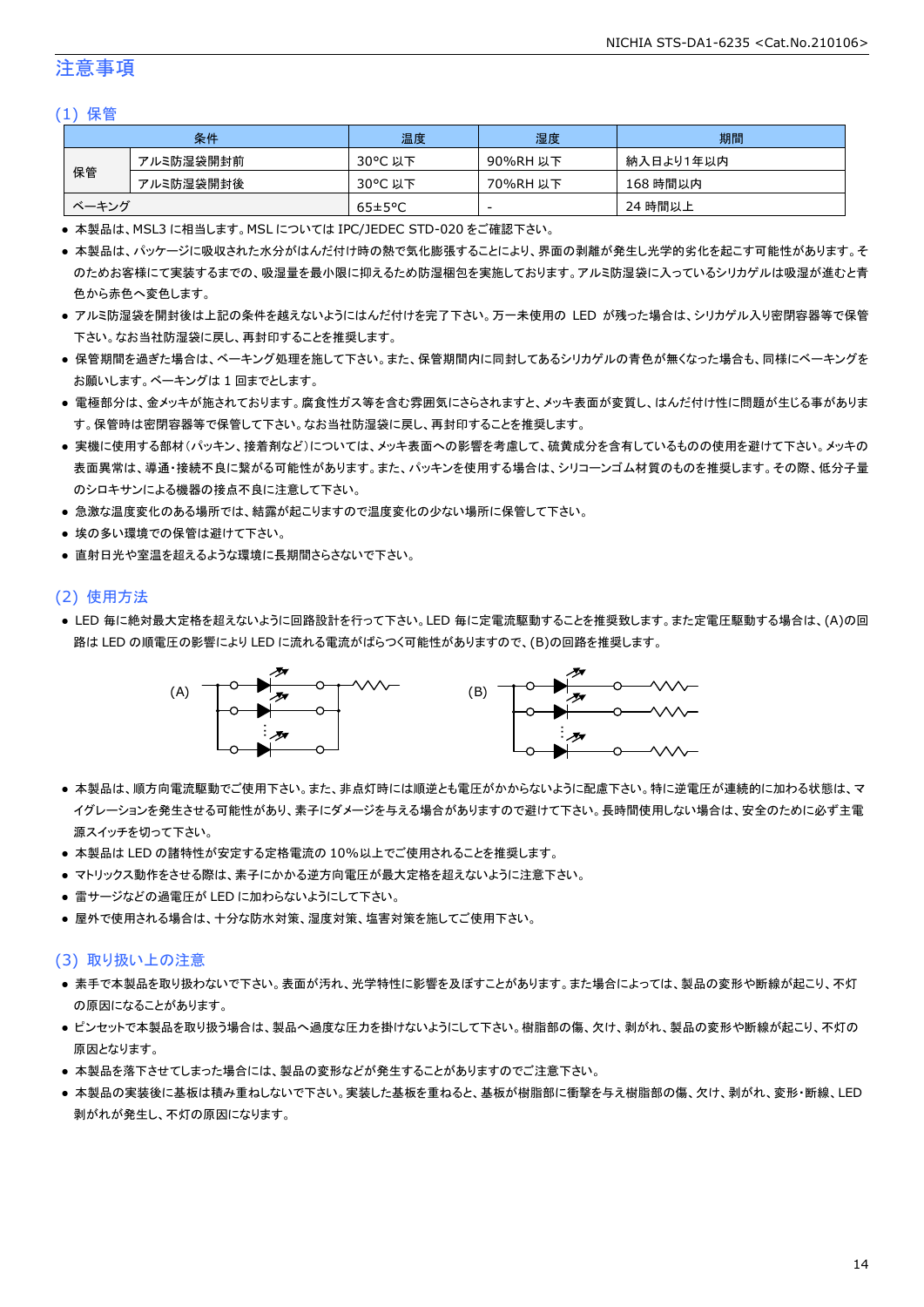### (4) 設計上の注意

- LED を基板にはんだ付けした後の基板分割工程などで基板が曲がると、パッケージ割れが発生することがありますので基板のたわみやねじりに対して極 力ストレスの加わらないような LED 配置にして下さい。
- 基板分割部では LED の取り付け位置によって機械的ストレスが変化しますので、最もストレスが加わらないような位置に配置して下さい。
- 基板分割時は、手割りを避け、専用治具にて行って下さい。
- アルミ基板を使用する際には事前検証を十分行って下さい。使用時の熱ストレスによりはんだクラックが発生する恐れがあります。
- LED 周辺で使用する部材(筐体、パッキン、接着剤、2 次レンズ、レンズカバーなど)から放出された揮発性有機化合物は、LED のレンズや封止樹脂を透 過する可能性があります。特に密閉状態では、これらの揮発性有機化合物が熱や光子エネルギーにさらされると変色が起こり LED の光出力が大幅に低 下したり、色ずれが発生する可能性があります。また、空気の循環をよくすることで、光出力の低下や色ズレが改善されることがあります。密閉状態でご使 用される場合は、実機点灯試験による光学評価で異常なきことの確認をお願いします。
- LED の色度、演色性等の各種特性は実機の状態、実装、使用条件や経時により変化します。実使用上での特性等の変化につきましては、検証および確 認のうえ、ご使用いただきますようお願いします。

### (5) 静電気に対する取り扱い

● 本製品は静電気やサージ電圧に敏感で、素子の損傷や信頼性低下を起こすことがあります。取り扱いに際しては、以下の例を参考に静電気対策を十分 行って下さい。

リストストラップ、導電性衣類、導電靴、導電性床材等による電荷の除去

作業区域内の装置、治具等の接地による電荷の除去

- 導電性材料による作業台、保管棚等の設置
- 使用機器、治具、装置類や作業区域内は適切に接地をして下さい。また、実装される機器等についてもサージ対策の実施を推奨します。
- 治具、装置類にガラスやプラスチックなどの絶縁体を使用される場合は以下の例を参考に対策を十分行って下さい。

```
 導電性材料による導電化
加湿による帯電防止
除電器(イオナイザ)による電荷の中和
```
- 本製品を機器に実装後、特性検査をする際には、静電気による損傷の有無も併せて確認して頂くようお願いします。電流を下げて(2mA 以下推奨)順電 圧検査を実施することで、損傷の有無は検出できます。
- 損傷した LED には、リーク電流が著しく大きくなる、順方向の立ち上がり電圧が低下する等の異常が現れます。 不合格判定基準: (VF<4.0V at IF=1.0mA)

### (6) 熱の発生

- 本製品をご使用の際は、熱の発生を考慮して下さい。通電時の素子の温度上昇は、実装する基板の熱抵抗や本製品の集合状態により変化します。熱の 集中を避け、本製品周囲の環境条件により最大ジャンクション温度(T」)を超えることがないよう配慮下さい。
- 本製品周囲の温度条件(TA)により使用電流を決め放熱等の処理を施して下さい。
- 熱飽和時の温度についての関係は、次の2つの式で表されます。

1)  $T_J = T_A + R_{\theta JA} \cdot W$  2)  $T_J = T_S + R_{\theta JS} \cdot W$ \*TJ=ジャンクション温度: °C、TA=周囲温度: °C

TS=はんだ接合部温度(カソード側): °C

```
 RθJA=ダイスから周囲空気までの熱抵抗: °C/W
```
RθJS=ダイスから TS測定ポイントまでの熱抵抗: °C/W

```
W=投入電力(I<sub>F</sub>×V<sub>F</sub>): W
```